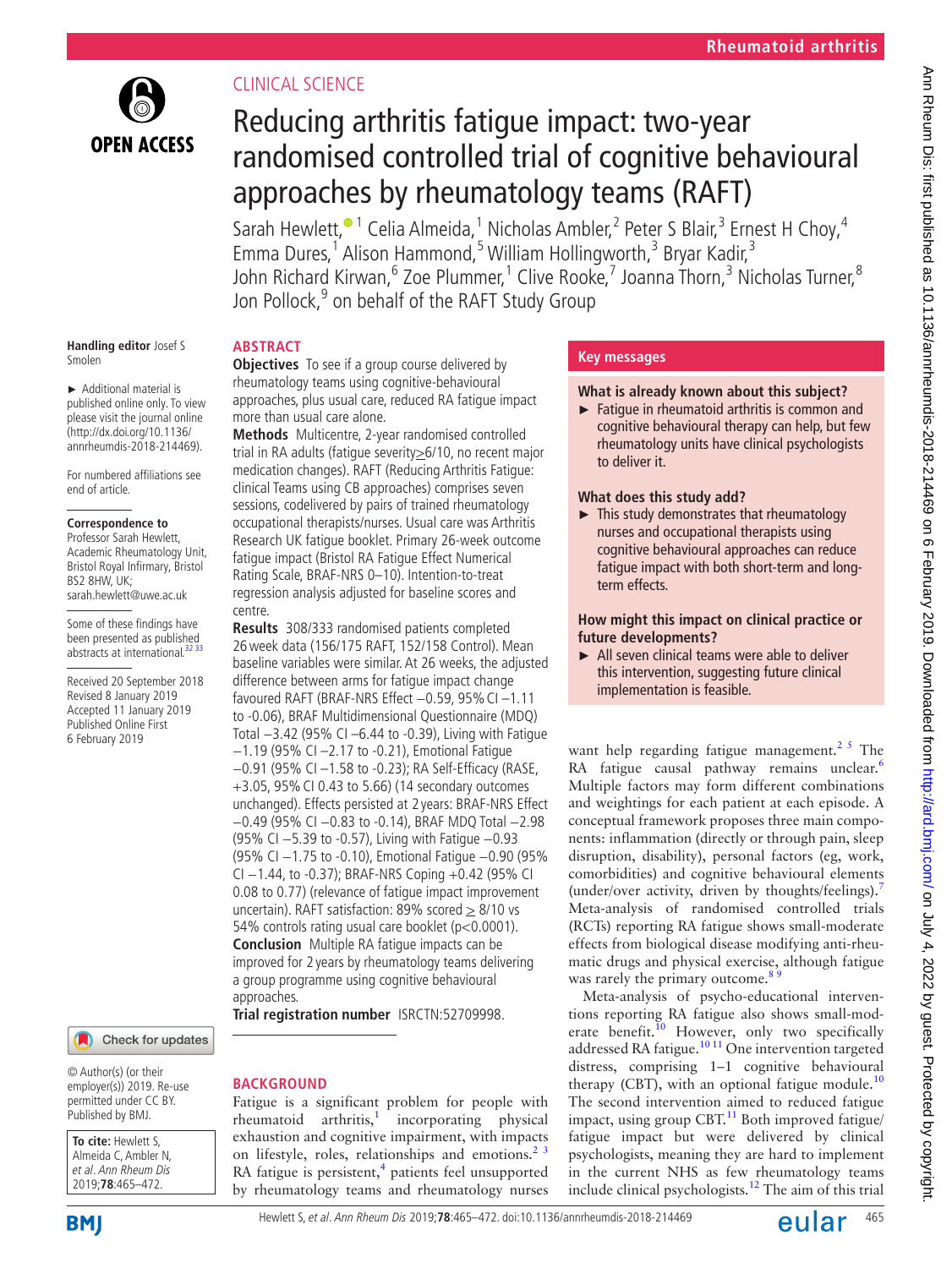## **Rheumatoid arthritis**

was to see if usual care plus a group course delivered by rheumatology teams using cognitive-behavioural approaches (CBA) reduced RA fatigue impact more than usual care alone.

#### **Methods**

The detailed methods have been published $13$  and a summary is provided here.

#### **Trial design**

UK, 7-centre randomised controlled trial of group CBA for fatigue self-management plus usual care (1–1 fatigue information) versus usual care alone.

#### **Participants**

Eligible patients were aged  $\geq$  18 years with confirmed RA<sup>14</sup> and fatigue severity  $\geq 6/10$  on a Numerical Rating Scale (NRS),<sup>[15](#page-6-12)</sup> which they considered recurrent or persistent. Exclusion criteria were recent changes to glucocorticoids (6 weeks) or major RA medication (16 weeks) or insufficient English to participate in group discussions. Patients were approached in clinic or by mailshots to departmental databases. Ethics approval was obtained (East of England Norfolk 13/EE/0310), the trial registered (ISRCTN 52709998) and patients gave written informed consent.

#### **Interventions**

RAFT is the group course for RA fatigue using CBT approaches previously facilitated by a clinical psychologist.<sup>[11](#page-6-8)</sup> RAFT comprises seven sessions (weeks 1–6 for 2 hours, consolidation week 14 for 1 hour), addressing behaviours likely to be related to fatigue and their underpinning thoughts and feelings (see [online supplementary data\)](https://dx.doi.org/10.1136/annrheumdis-2018-214469), as previously published.<sup>[13](#page-6-10)</sup> Tutors use exploratory questioning, goal-setting and peer-support to enhance self-efficacy (belief that you can succeed with an activity), prompting changes in self-management.<sup>[16 17](#page-6-13)</sup> RAFT was manualised for codelivery by pairs of rheumatology nurses/ occupational therapists, who trained together over 4 days and delivered an observed course locally before the RCT.<sup>[13](#page-6-10)</sup>

Usual care was the Arthritis Research UK fatigue self-management booklet, based on the original RAFT intervention,  $18$ provided to and discussed with each patient for approximately 5 min by the research nurse at the baseline visit (ie, pre-randomisation).

#### **Outcomes**

The primary outcome was fatigue impact at 26 weeks, collected by the central trial team by telephone using the Bristol RA Fatigue Numerical Rating Scale (BRAF-NRS Effect).<sup>15</sup> Other fatigue elements were severity, coping (BRAF-NRSs) and overall impact (BRAF Multidimensional Questionnaire, BRAF-MDQ).<sup>[15](#page-6-12)</sup> Clinical status comprised pain (NRS), disability (Modified Health Assessment Questionnaire, MHAQ),<sup>19</sup> sleep (item from Pittsburgh Sleep Quality Index),<sup>20</sup> disease activity (DAS28<sup>21</sup> at weeks 0 and 26, replaced at other time-points by self-report  $(sPDAS2),<sup>22</sup>$  23 mood (Hospital Anxiety and Depression scale, HADS),<sup>[24](#page-6-19)</sup> quality of life (global question, Arthritis Impact Measurement Scale,  $\text{AIMS}$ )<sup>[25](#page-6-20)</sup> and leisure activities (discretionary activity subscale, Valued Life Activities, VLA). $^{26}$  Self-efficacy and helplessness underpinning processes were assessed (RA Self-Efficacy scale (RASE), Arthritis Helplessness Index (AHI)).<sup>27</sup> <sup>28</sup> Outcomes were measured at weeks 0, 6, 26, 52, 78 and 104. At weeks 10 and 18, fatigue was measured for exploratory analysis of the week 14 consolidation session. Satisfaction with RAFT/

booklet (26 weeks) and social contact (weeks 52, 104) comprised unvalidated questions. Economic and qualitative evaluations will be reported elsewhere.

#### **Sample size**

With 90% power and a two-sided significance of 0.05, 73 patients/arm would detect 1.46 units difference in fatigue impact (effect size 0.54), equal to 75% of the 1.95 units difference achieved by a CBT therapist (SD 2.7, effect size  $0.77$ ).<sup>11</sup> Potential for clustering effects from groups/tutors increased this to 75/ arm and allowing for 2 year attrition (50%) we aimed to recruit  $150/arm.<sup>2</sup>$ 

#### **Randomisation**

Seven centres each recruited four trial cohorts over 2 years. Once a centre recruited 10–16 participants (cohort), informed consent and baseline assessments were conducted. Computer-generated randomisation for that cohort was performed by the Bristol Randomised Trials Collaboration; thus, randomisation was stratified by centre, and within centres by cohort (1-4). Allocation was 1:1 with the RAFT arm receiving the additional patient if numbers were uneven. Patients randomised to RAFT but unable to attend their course were offered subsequent courses. All patients eligible at screening were accepted, even if they had become ineligible by baseline (medication/fatigue changes) while awaiting full cohort recruitment, mirroring the pragmatic nature of chronic illness interventions.

#### **Blinding**

RAFT group courses meant blinding of patients and clinicians was impossible, but data were analysed blind to arm allocation.

#### **Statistical methods**

Analysis followed a predefined plan, used STATA V.14.1.1, reported using CONSORT guidelines.<sup>[30](#page-6-24)</sup> Analyses were conducted on an intention-to-treat (ITT) basis without imputation of missing data, adjusting for baseline value and centre. Primary effectiveness analysis used linear regression to estimate an adjusted mean difference comparing fatigue impact at 26 weeks (primary outcome) between groups as randomised. Analysis was repeated including 20 sets of imputed missing primary outcome data. The multiple imputation model included all variables that were part of the ITT primary analysis, variables potentially related to fatigue impact (fatigue severity, pain, self-rated and nurse-rated disease activity) and baseline variables that were associated with missingness of the primary outcome. Secondary analysis compared groups across 26, 52, 78 and 104 weeks using a mixed effects model (treatment arm baseline measure of the outcome, centre and timepoint as fixed effects and participant as a random effect to account for the repeated measures nature of the data). Further secondary analyses of the primary outcome included: restricting the analysis to baseline-eligible participants (ie, fatigue severity >6/10); a Complier Average Causal Effect (CACE) analysis to investigate the efficacy of the intervention (based on treatment compliance status) for comparison with the ITT estimate of the offer of the intervention $31$  and investigation of potential clustering by centre and group. Secondary outcomes at 26 weeks were examined using linear regression for continuous outcomes and logistic regression for binary outcomes (adjusted for baseline measure of the outcome and centre) and over 26, 52, 78 and 104 weeks using the mixed effects models above. Potential predictors of fatigue impact change were modelled using stepwise deletion. Exploratory analyses assessed the effects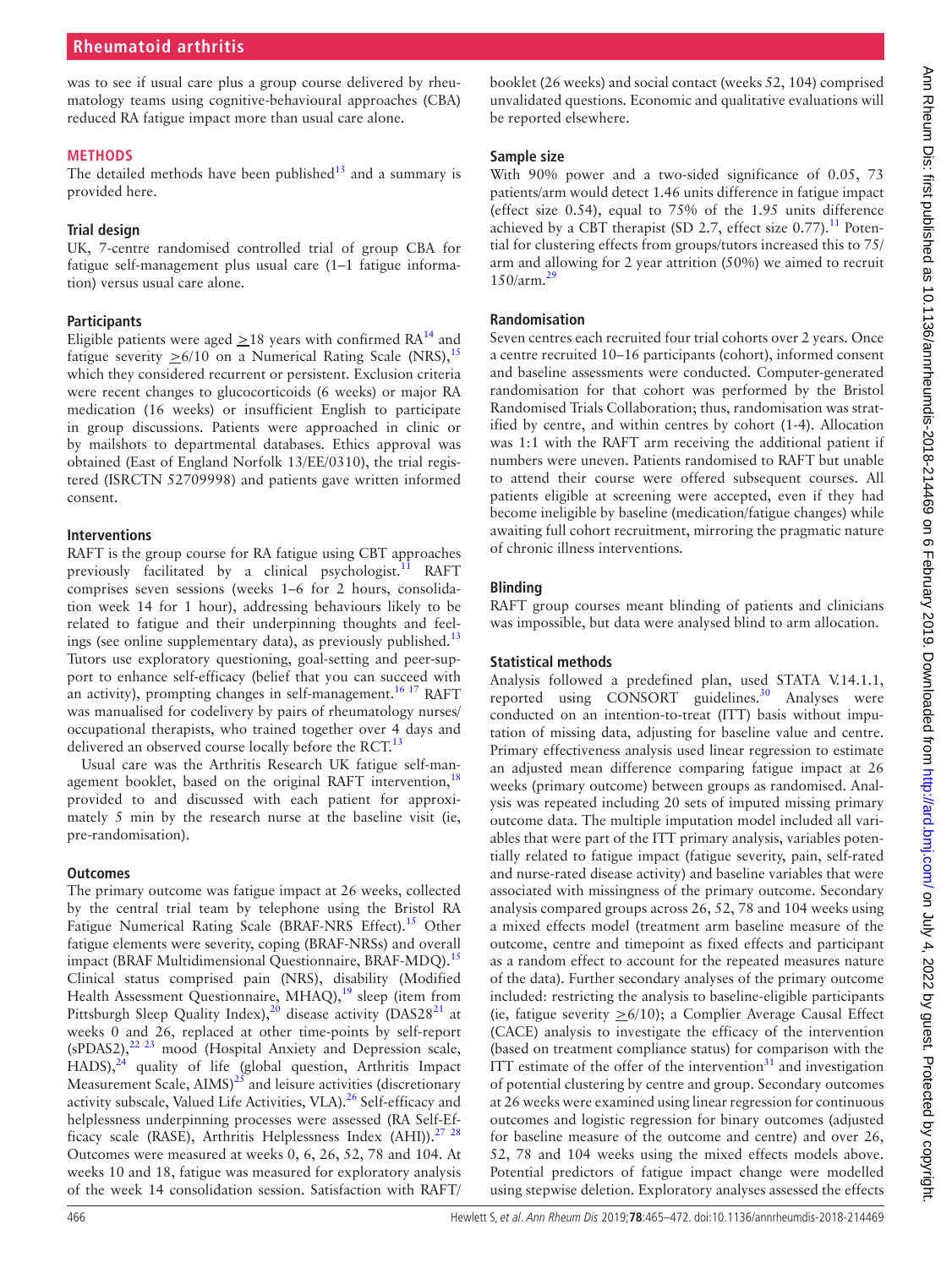

<span id="page-2-0"></span>**Figure 1** Participant flowchart. CBT, cognitive behavioural therapy.

of a potential tutor learning curve, the week 14 consolidation session and individual self-efficacy (RASE) questions at 26 weeks (t-test).

#### **Patient involvement**

Patient partners (Rooke, Robinson) brought experiential knowl-edge of RA fatigue and received the original CBT intervention.<sup>[11](#page-6-8)</sup> They advised on outcomes, questionnaires, handouts, recruitment and supported tutor training; Rooke provided advice on the tutor manual, attended project meetings and interpreted results.

#### **Results**

Four consecutive cohorts of 9–16 patients were randomised in each of 7 centres over 2 years ( $n=333$ ) [\(figure](#page-2-0) 1), with similar numbers across centres (see [online supplementary data\)](https://dx.doi.org/10.1136/annrheumdis-2018-214469). Six of 158 patients randomised to usual care alone withdrew before week 26. While 6 of 175 patients randomised to RAFT attended a later course than planned (with fresh baseline data), 14 patients could not meet any local course dates and did not receive RAFT. Of the 161 patients who received RAFT, 4 withdrew for personal/health reasons (having attended 1–3 of the 7 sessions) and 1 before week 10. Therefore 156/175 RAFT patients (89.9%) and 152/158 control patients (96.0%) provided primary week 26 outcome data; 153/175 RAFT and 147/158 control patients provided week 104 data (87.4%, 93.0%).

## **RAFT delivery**

All 7 rheumatology centres provided at least two clinicians and of 15 trained, 14 went on to deliver RAFT: 4 nurse/occupational therapist pairs, 1 occupational therapist pair and 2 nurse pairs. Tutors had been qualified for a mean 18 years  $(6-30)$ , with 5.3 years rheumatology experience  $(0-17)$ ; 10 had experience of group work, of whom 4 reported knowledge of goal-setting or CBT. All hospitals delivered four RAFT courses. Tutor pairs remained unchanged, apart from one centre where tutor absence was covered by the remaining tutor codelivering one course with a trainer and one with a colleague who had previously observed. Seven of the 196 RAFT sessions (28 courses of 7 sessions) were delivered by a single tutor due to absence (3.6%). Independent monitoring of two sessions of every course confirmed tutor fidelity to RAFT content, delivery and CB principles.

## **RAFT attendance**

At randomisation, RAFT groups averaged six patients (5-8). Patients attended a mean 5.85 of their 7 RAFT sessions (SD 1.63), with 136 (87.2%) attending 5–7. All 156 RAFT patients attended their Session 1 (definition of having received RAFT), and each of the individual Sessions 2–7 was attended by  $\geq$ 75% randomised patients. No related adverse events reported.

## **Baseline data**

Total 308/333 randomised patients completed primary 26 week outcome data. Baseline characteristics were similar between arms, being primarily female (RAFT 125/156, 80.1%, control 121/152, 79.6%), >60 years old (RAFT median 63.7, IQR 54.2, 69.9; control 61.8, IQR 54.4, 69.6) and a median 10 year disease duration (RAFT IQR 5, 19; control 3, 20). Baseline clinical data were similar between arms ([table](#page-3-0) 1) with high fatigue impact (mean BRAF-NRS Effect >7/10) that was slightly higher than fatigue severity, low perceived ability to cope with fatigue, relatively high baseline disease activity (mean DAS28>4.2), moderate pain, low disability, moderate self-efficacy and helplessness. The 25 patients who withdrew had similar characteristics (see [online supplementary data\)](https://dx.doi.org/10.1136/annrheumdis-2018-214469). During the trial, normal clinical management meant patients had changes to major RA medications but this was not different between arms (see [online supplementary data](https://dx.doi.org/10.1136/annrheumdis-2018-214469)).

## **Primary outcome**

At week 26, mean BRAF-NRS impact was reduced by 1.36 units (p<0.001) in RAFT compared with 0.88 in controls  $(p<0.004)$ .<sup>32 33</sup> Regression analysis showed a difference between changes in fatigue impact NRS of −0.59 in favour of RAFT (p=0.03, [table](#page-3-1) 2), giving a standardised effect size of 0.36 (adjusted difference in mean/pooled baseline SD).

The primary analysis was repeated excluding patients who had fallen below the BRAF-NRS Severity>6/10 eligibility criterion between screening and baseline (23/156 RAFT, 23/152 control). For baseline-eligible patients, a larger effect was seen in favour of RAFT, with an adjusted mean difference between arms for fatigue impact of −0.82 (95% CI −1.40 to  $-0.24$ ,  $p=0.01$ ).

Analysis on 20 sets of imputed data gave almost identical results (adjusted mean difference between arms for fatigue impact −0.58), therefore no further imputation was used. CACE analysis supported the finding of a larger effect from RAFT in those who 'complied' with the intervention compared with the ITT estimate of the 'offer' of the intervention (CACE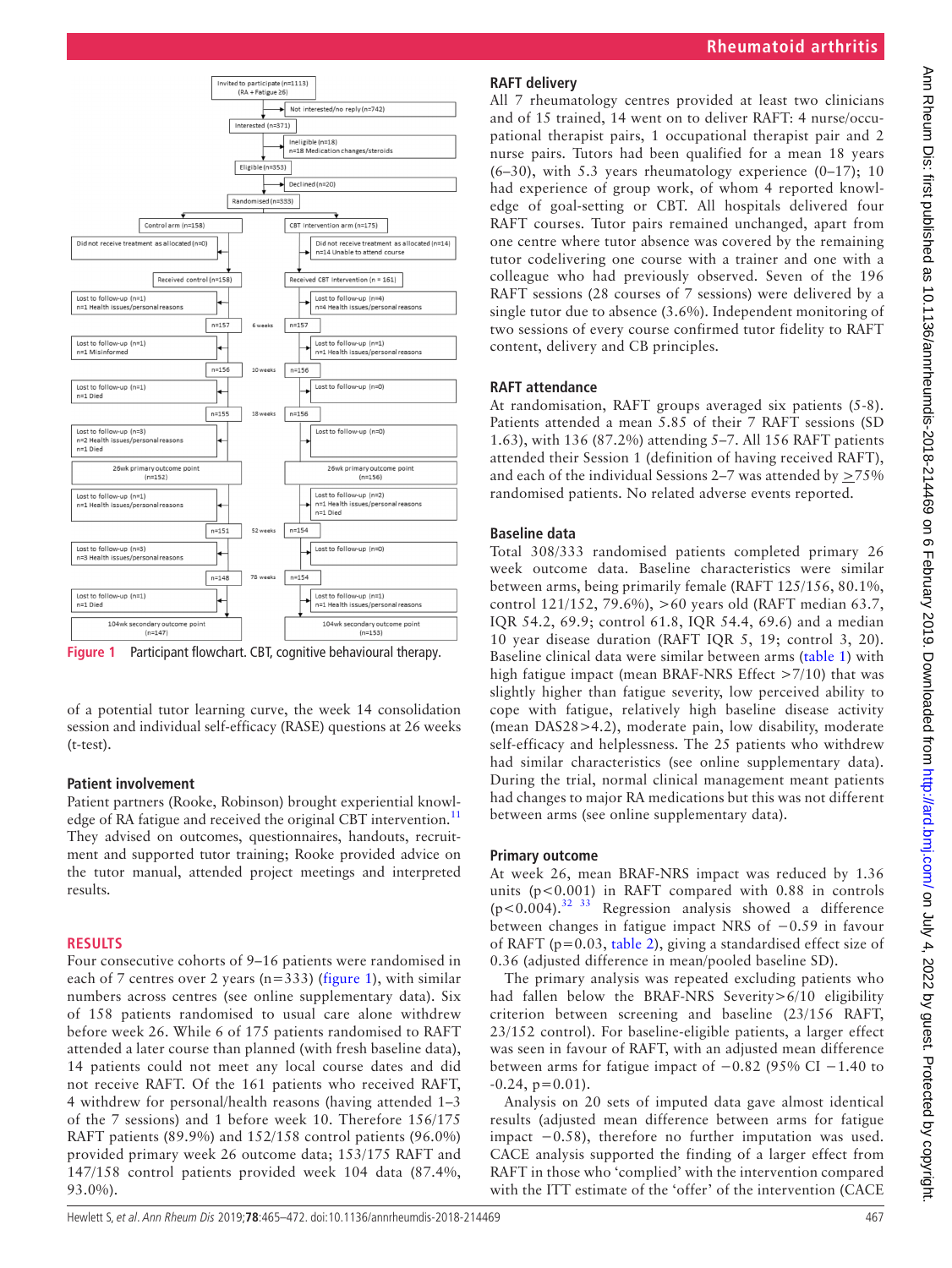<span id="page-3-0"></span>

| Table 1<br>Baseline clinical data   |                   |                |              |                |  |  |
|-------------------------------------|-------------------|----------------|--------------|----------------|--|--|
|                                     | Control $(n=158)$ |                | RAFT (n=175) |                |  |  |
|                                     | $n (%)*$          | Mean (SD)      | $n (%)*$     | Mean (SD)      |  |  |
| Fatigue                             |                   |                |              |                |  |  |
| BRAF-NRS Effect (0-10)              | 152 (96.2)        | 7.23(1.6)      | 156 (89.1)   | 7.10(1.7)      |  |  |
| BRAF-NRS Severity (0-10)            | 142 (89.9)        | 6.85(1.57)     | 152 (86.9)   | 6.89(1.57)     |  |  |
| BRAF-NRS Coping (0-10) <sup>+</sup> | 142 (89.9)        | 4.84(2.09)     | 152 (86.9)   | 5.16(2.08)     |  |  |
| BRAF-MDQ impact overall (0-70)      | 142 (89.9)        | 40.39 (12.99)  | 152 (86.9)   | 40.42 (12.70)  |  |  |
| BRAF-MDQ Physical (0-22)            | 142 (89.9)        | 16.19(3.21)    | 152 (86.9)   | 16.12 (3.39)   |  |  |
| BRAF-MDQ Emotional (0-12)           | 142 (89.9)        | 6.71(3.31)     | 152 (86.9)   | 6.55(3.18)     |  |  |
| BRAF-MDQ Cognitive (0-15)           | 142 (89.9)        | 7.58(4.04)     | 152 (86.9)   | 7.54(4.00)     |  |  |
| BRAF-MDQ Living with (0-21)         | 142 (89.9)        | 9.90(5.18)     | 152 (86.9)   | 10.21(5.05)    |  |  |
| Pain NRS (0-10)                     | 142 (89.9)        | 5.57(2.10)     | 152 (86.9)   | 5.70(2.12)     |  |  |
| Disability MHAQ (0-3)               | 142 (89.9)        | 0.76(0.51)     | 151 (86.3)   | 0.75(0.53)     |  |  |
| Quality of life AIMS VAS (0-100)    | 141 (89.2)        | 49.89 (20.44)  | 152 (86.9)   | 49.16 (22.27)  |  |  |
| Disease activity                    |                   |                |              |                |  |  |
| Assessed-DAS28 (0.96+)              | 145 (91.8)        | 4.23(1.11)     | 147 (84.0)   | 4.22(1.30)     |  |  |
| Self-report-SPDAS2 (2.4-7.9)        | 142 (89.9)        | 4.36(0.99)     | 151 (86.3)   | 4.44(1.06)     |  |  |
| Anxiety HADS (0-21)                 | 142 (89.9)        | 8.01(4.45)     | 151 (86.3)   | 7.29 (4.08)    |  |  |
| Depression HADS (0-21)              | 142 (89.9)        | 6.79(3.94)     | 151 (86.3)   | 7.18(3.59)     |  |  |
| Valued life activities (0-3)        | 142 (89.9)        | 1.08(0.60)     | 151 (86.3)   | 1.16(0.61)     |  |  |
| Helplessness AHI (5-30)             | 142 (89.9)        | 18.98 (4.74)   | 152 (86.9)   | 19.03 (4.67)   |  |  |
| Self-efficacy RASE (28-140)++       | 142 (89.9)        | 104.38 (11.34) | 151 (86.3)   | 102.49 (11.51) |  |  |
| Sleep quality                       | 142 (89.9)        |                | 149 (85.1)   |                |  |  |
| Very good‡                          |                   | $5(3.5\%)$     |              | $9(6.0\%)$     |  |  |
| Fairly good‡                        |                   | 58 (40.9%)     |              | 48 (32.2%)     |  |  |
| Fairly bad‡                         |                   | 51 (35.9%)     |              | 56 (37.6%)     |  |  |
| Very bad‡                           |                   | 28 (19.7%)     |              | 36 (24.2%)     |  |  |

\*Percentage of total randomised (Control 158, RAFT 175).

†Higher score=better outcome.

‡Percentage of questionnaires returned.

AHI, Arthritis Helplessness Index; AIMS, Arthritis Impact Measurement Scale; BRAF-MDQ, Bristol RA Fatigue Multidimensional Questionnaire; BRAF-NRS, Bristol RA Fatigue

Numerical Rating Scale; HADS, Hospital Anxiety and Depression Scale; MHAQ, Modified Health Assessment Questionnaire; RASE, RA Self-Efficacy.

treatment effect estimate −0.69). However, CACE methods could be deemed inappropriate as 14 patients randomised to but not attending RAFT had no follow-up data (see [online](https://dx.doi.org/10.1136/annrheumdis-2018-214469)  [supplementary data](https://dx.doi.org/10.1136/annrheumdis-2018-214469)). No evidence of clustering was demonstrated: log-likelihood of linear mixed model −696.44 vs log-likelihood of model not adjusting for clustering −696.48  $(p=0.96)$ .

## **Primary outcome over two years**

Difference between the arms for fatigue impact was maintained over 2 years [\(figure](#page-4-0) 2). RAFT patients had a BRAF-NRS Impact score that was on average better than controls over 2 years with an adjusted mean difference of −0.49 (95% CI −0.83 to -0.14, p=0.01) (see [online supplementary data](https://dx.doi.org/10.1136/annrheumdis-2018-214469)). The mixed effects model conducted on baseline-eligible patients again showed a slightly larger treatment effect with an average adjusted mean difference over 2 years of −0.58 (95% CI  $-0.95$  to  $-0.22$ , p=0.002).

## **Secondary outcomes**

There was a difference between arms at 26 weeks in favour of RAFT for overall fatigue impact, emotional fatigue, living with fatigue (BRAF-MDQ Overall and subscales) and self-efficacy (RASE) ([table](#page-4-1) 3). Findings were similar over 2 years, when better outcomes for fatigue coping (BRAF-NRS Coping) also emerged for RAFT whereas self-efficacy was no longer significant ([table](#page-5-0) 4). There was no difference between arms for the other 13 secondary outcomes, including fatigue severity (tables [3 and 4](#page-4-1)).

## **Patient satisfaction**

At 26 weeks, 89% of RAFT patients (133/150) rated course satisfaction  $\geq 8/10$  compared with 54% (75/139) controls

<span id="page-3-1"></span>

| Primary outcome of fatigue impact at 26 weeks<br>Table 2             |           |                     |                      |                   |                     |                      |                                |         |
|----------------------------------------------------------------------|-----------|---------------------|----------------------|-------------------|---------------------|----------------------|--------------------------------|---------|
|                                                                      | Control   |                     | RAFT                 |                   |                     | Adiusted* mean       |                                |         |
|                                                                      | $n$ (%)t  | Week 0<br>Mean (SD) | Week 26<br>Mean (SD) | $n$ (%) $\dagger$ | Week 0<br>Mean (SD) | Week 26<br>Mean (SD) | difference<br>(95% CI)         | P value |
| <b>BRAF-NRS</b> effect                                               | 152(96.2) | 7.23(1.6)           | 6.36(2.42)           | 156 (89.1)        | 7.10(1.7)           | 5.74(2.41)           | $-0.59$ ( $-1.11$ to $-0.06$ ) | 0.03    |
| *Linear regression adjusted for baseline BRAF-NRS impact and centre. |           |                     |                      |                   |                     |                      |                                |         |

†Percentage of total randomised (Control 158, RAFT 175).

BRAF-NRS, Bristol RA Fatigue Numerical Rating Scale.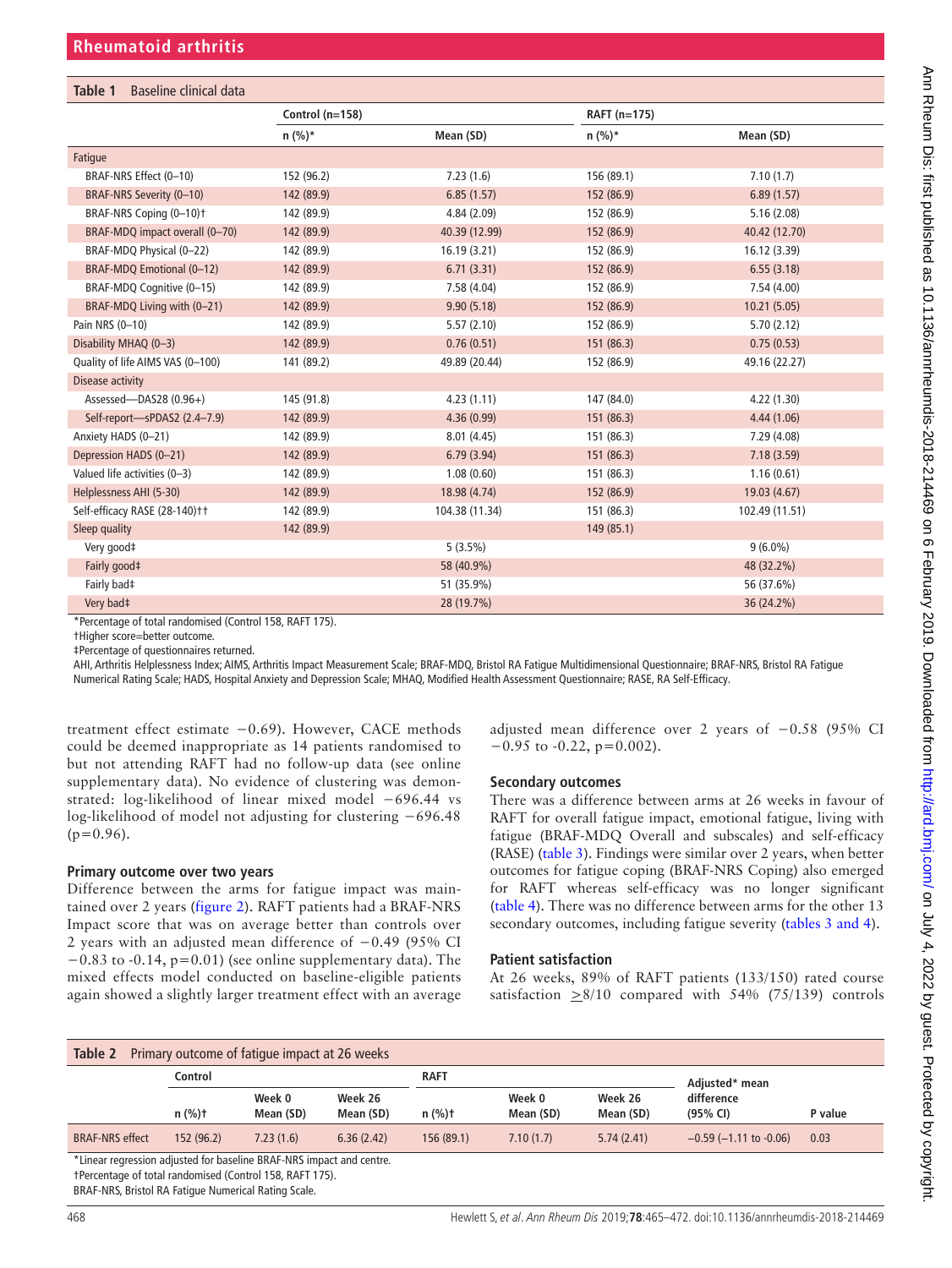



<span id="page-4-0"></span>**Figure 2** BRAF-NRS Impact scores (0–10) over weeks 0–104 by trial arm. BRAF-NRS, Bristol RA Fatigue Numerical Rating Scale.

rating booklet satisfaction (p<0.0001). Additionally, 96% of RAFT patients (144/150) were very likely to recommend it to others (scoring  $\geq 8/10$ ) compared with 68% (95/139) controls recommending the booklet ( $p < 0.001$ ). At 52 weeks, 20% of RAFT patients  $(n=35)$  had made further contact with their RAFT group, and 9% (16) at 104 weeks.

#### **Potential predictors of fatigue impact change**

The final linear regression model suggested worse outcome at 26 weeks was predicted by being female (0.75 unit increase in

BRAF-NRS Effect,  $95\%$  CI 0.08 to 1.41,  $p=0.03$ ) and higher baseline disease activity (1 unit increase in baseline DAS28 associated with 0.25 unit increase in BRAF-NRS Effect, 95% CI 0.02 to  $0.49$ ,  $p=0.04$ ).

*Exploratory analyses* (see [online supplementary data\)](https://dx.doi.org/10.1136/annrheumdis-2018-214469): The difference between arms in mean fatigue impact change was smallest in cohort 1 (−0.37 BRAF-NRS Effect) and greatest in cohort 4 (−0.82), suggesting possible tutor learning over time (the study was not powered to test this). The adjusted mean differences between arms for fatigue impact, coping with fatigue and emotional fatigue were greater at week 18 than week 10, suggesting benefit from the week 14 consolidation session, but could reflect random variation over time. RASE addresses self-efficacy for RA self-management, and six RASE items demonstrated a difference between arms for change in favour of RAFT at week 26: relaxation, pacing, accepting fatigue, asking for help, using relaxation tapes and avoiding things that cause pain.

#### **Discussion**

RAFT, a seven-session group CBA course for RA fatigue self-management delivered by rheumatology nurses and occupational therapists, reduced fatigue impact beyond usual care both at 6 months and 2 years. RAFT had high patient attendance and satisfaction. Improvements were also seen in emotional fatigue, living with fatigue, coping with fatigue and self-efficacy.

<span id="page-4-1"></span>

|                                  | Control    |                | <b>RAFT</b> |                | <b>Adjusted mean</b>           |         |                    |
|----------------------------------|------------|----------------|-------------|----------------|--------------------------------|---------|--------------------|
|                                  | $n$ (%)t   | Mean (SD)      | $n$ (%)t    | Mean (SD)      | difference*<br>(95% CI)        | P value | <b>Effect size</b> |
| Fatigue                          |            |                |             |                |                                |         |                    |
| BRAF-NRS Severity (0-10)         | 142 (89.9) | 6.13(2.30)     | 152 (86.9)  | 5.91(2.22)     | $-0.24$ ( $-0.75$ to 0.27)     | 0.35    |                    |
| BRAF-NRS Coping (0-10)‡          | 142 (89.9) | 5.32(2.42)     | 152 (86.9)  | 5.25(2.33)     | $-0.15$ ( $-0.69$ to 0.39)     | 0.58    |                    |
| BRAF-MDQ Impact Overall (0-70)   | 142 (89.9) | 34.74 (16.41)  | 152 (86.9)  | 31.51 (16.02)  | $-3.42$ (-6.44 to -0.39)       | 0.03    | 0.27               |
| BRAF-MDQ Physical (0-22)         | 142 (89.9) | 14.40 (5.23)   | 152 (86.9)  | 13.72 (4.91)   | $-0.68$ ( $-1.78$ to 0.42)     | 0.23    |                    |
| BRAF-MDQ Emotional (0-12)        | 142 (89.9) | 5.36(3.79)     | 152 (86.9)  | 4.37(3.51)     | $-0.91$ ( $-1.58$ to $-0.23$ ) | 0.01    | 0.28               |
| BRAF-MDQ Cognitive (0-15)        | 142 (89.9) | 6.55(4.16)     | 152 (86.9)  | 5.89(4.35)     | $-0.66$ ( $-1.45$ to 0.13)     | 0.10    |                    |
| BRAF-MDQ Living with (0-21)      | 142 (89.9) | 8.43(5.68)     | 152 (86.9)  | 7.53(5.43)     | $-1.19$ ( $-2.17$ to $-0.21$ ) | 0.02    | 0.23               |
| Pain NRS (0-10)                  | 142 (89.9) | 5.24(2.41)     | 152 (86.9)  | 5.47(2.32)     | $0.16 (-0.33)$ to $0.65$ )     | 0.51    |                    |
| Disability MHAQ (0-3)            | 142 (89.9) | 0.70(0.51)     | 151 (86.3)  | 0.71(0.54)     | $0.02$ (-0.06 to 0.10)         | 0.67    |                    |
| Quality of Life AIMS VAS (0-100) | 141 (89.2) | 47.70 (23.04)  | 152 (86.9)  | 47.22 (23.46)  | $-0.33$ ( $-5.13$ to 4.65)     | 0.90    |                    |
| Disease Activity:                |            |                |             |                |                                |         |                    |
| Assessed-DAS28 (0.96+)           | 145(91.8)  | 4.10(1.31)     | 147 (84.0)  | 4.13(1.38)     | $0.02$ (-0.21 to 0.24)         | 0.88    |                    |
| Self-report-SPDAS2 (2.4-7.9)     | 142 (89.9) | 4.33(1.04)     | 151 (86.3)  | 4.44(1.13)     | $0.05$ (-0.16 to 0.26)         | 0.63    |                    |
| Anxiety HADS (0-21)              | 142 (89.9) | 7.56(4.48)     | 151(86.3)   | 6.65(4.36)     | $-0.33$ ( $-0.95$ to 0.29)     | 0.30    |                    |
| Depression HADS (0-21)           | 142 (89.9) | 6.42(4.06)     | 151 (86.3)  | 6.22(3.76)     | $-0.50$ ( $-1.14$ to 0.14)     | 0.13    |                    |
| Valued Life Activities (0-3)     | 142 (89.9) | 1.07(0.62)     | 151 (86.3)  | 1.09(0.67)     | $-0.05$ ( $-0.15$ to 0.05)     | 0.34    |                    |
| Helplessness AHI (5-30)          | 142 (89.9) | 17.47 (5.46)   | 152 (86.9)  | 16.92 (5.06)   | $-0.61$ (-1.65 to 0.43)        | 0.25    |                    |
| Self-efficacy RASE (28-140)‡     | 142 (89.9) | 104.67 (13.31) | 151 (86.3)  | 106.26 (14.78) | 3.05 (0.43 to 5.66)            | 0.02    | 0.27               |
| Sleep quality:                   |            |                |             |                |                                |         |                    |
| Very good§                       |            | $9(6.3\%)$     |             | 17 (11.4%)     | $0.75$ (0.47 to 1.17)          | 0.21    |                    |
| Fairly good§                     |            | 65 (45.8%)     |             | 64 (43.0%)     |                                |         |                    |
| Fairly bad§                      |            | 51 (35.9%)     |             | 51 (34.2%)     |                                |         |                    |
| Very bad§                        |            | 17 (12.0%)     |             | 17 (11.4%)     |                                |         |                    |

\*Linear regression adjusted for baseline measure of outcome and centre.

†Percentage of total randomised (Control 158, RAFT 175).

‡Higher score=better outcome.

§Number of patients (% questionnaires returned).

¶OR from ordinal logistic regression.

AHI, Arthritis Helplessness Index; AIMS, Arthritis Impact Measurement Scale; BRAF-MDQ, Bristol RA Fatigue Multidimensional Questionnaire; BRAF-NRS, Bristol RA Fatigue Numerical Rating Scale; HADS, Hospital Anxiety and Depression Scale; MHAQ, Modified Health Assessment Questionnaire; RASE, RA Self-Efficacy.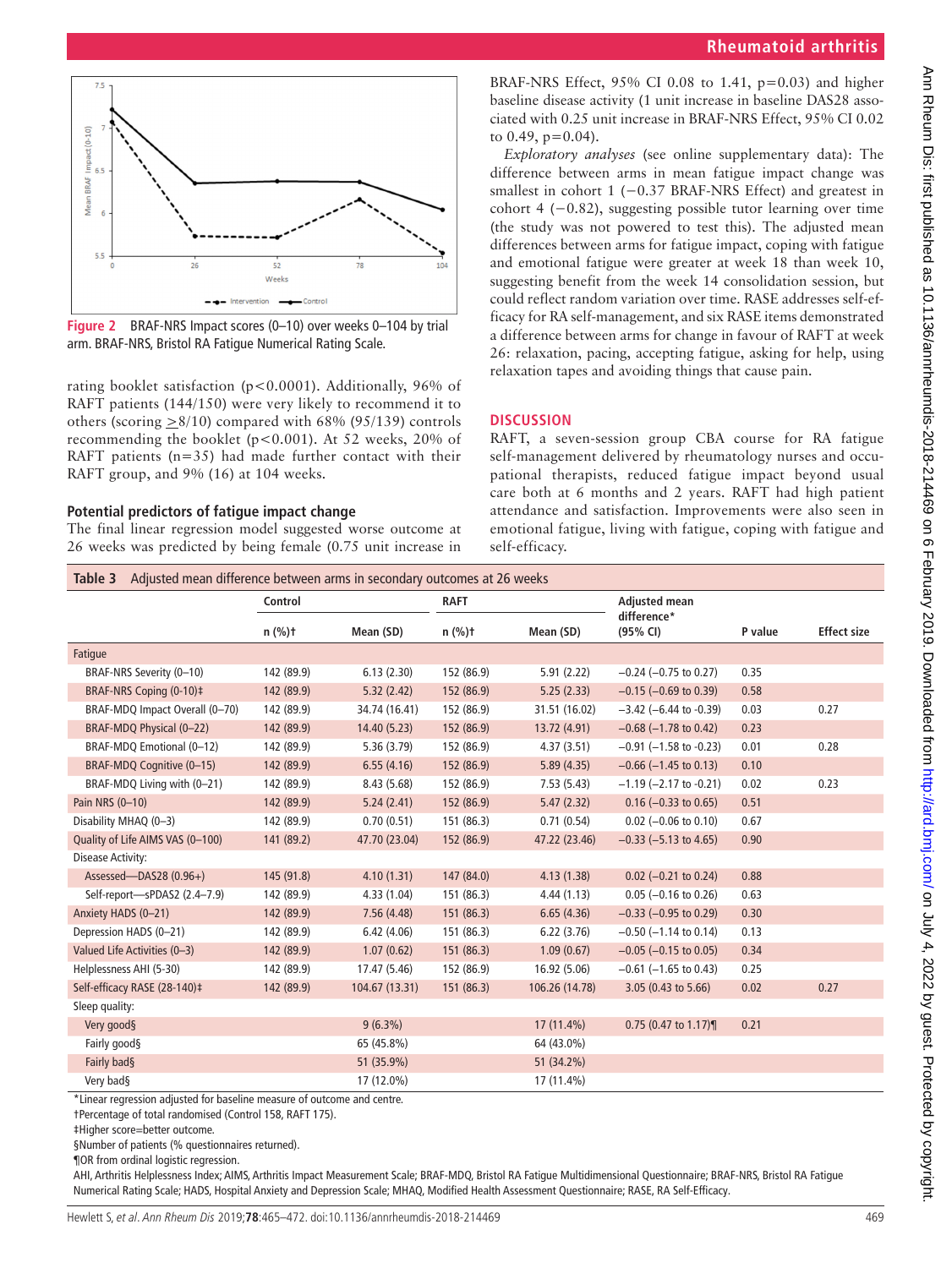<span id="page-5-0"></span>**Table 4** Mixed effects models examining effect of raft on secondary outcomes over 2 years

|                                     | Adjusted<br>mean<br>difference* | 95% CI             | P value |
|-------------------------------------|---------------------------------|--------------------|---------|
| Fatigue                             |                                 |                    |         |
| BRAF-NRS Severity (0-10)            | $-0.17$                         | $-0.54$ to 0.20    | 0.38    |
| BRAF-NRS Coping (0-10) <sup>+</sup> | 0.42                            | 0.08 to 0.77       | 0.02    |
| BRAF-MDQ Impact Overall (0-70)      | $-2.98$                         | $-5.39$ to $-0.57$ | 0.02    |
| BRAF-MDQ Physical (0-22)            | $-0.64$                         | $-1.45$ to 0.17    | 0.12    |
| BRAF-MDQ Emotional (0-12)           | $-0.90$                         | $-1.44$ to $-0.37$ | 0.001   |
| BRAF-MDQ Cognitive (0-15)           | $-0.53$                         | $-1.14$ to 0.08    | 0.09    |
| BRAF-MDQ Living with (0-21)         | $-0.93$                         | $-1.75$ to $-0.10$ | 0.03    |
| Pain NRS (0-10)                     | 0.01                            | $-0.38$ to $0.40$  | 0.94    |
| Disability MHAQ (0-3)               | 0.01                            | $-0.07$ to 0.08    | 0.86    |
| Quality of Life AIMS VAS (0-100)    | $-0.02$                         | $-3.91$ to 3.86    | 0.99    |
| Disease activity sPDAS2 (2.4-7.9)   | 0.03                            | $-0.15$ to 0.20    | 0.77    |
| Anxiety HADS (0-21)                 | $-0.40$                         | $-0.96$ to 0.15    | 0.16    |
| Depression HADS (0-21)              | $-0.49$                         | $-1.06$ to 0.08    | 0.09    |
| Valued Life Activities (0-3)        | $-0.06$                         | $-0.14$ to 0.03    | 0.22    |
| Helplessness AHI (5-30)             | $-0.27$                         | $-1.12$ to 0.58    | 0.54    |
| Self-efficacy RASE (28-140)t        | 1.31                            | $-0.80$ to 3.42    | 0.23    |
| Sleep Quality                       | $0.74$ ‡                        | 0.44 to 1.27       | 0.28    |

\*Adjusted for baseline measure of outcome and centre.

†Higher score=better outcome (for all other scales lower score=better outcome). ‡OR from ordinal logistic regression.

AHI, Arthritis Helplessness Index; AIMS, Arthritis Impact Measurement Scale; BRAF-MDQ, Bristol RA Fatigue Multidimensional Questionnaire; BRAF-NRS, Bristol RA Fatigue Numerical Rating Scale; HADS, Hospital Anxiety and Depression Scale; MHAQ, Modified Health Assessment Questionnaire; RASE, RA Self-Efficacy.

Improvements in fatigue impact demonstrated in usual care alone were not seen in the previous RCT, where the control was one general self-management group session of didactic information.<sup>[11](#page-6-8)</sup> The usual care fatigue booklet<sup>18</sup> in this RCT was written by the team following the original RCT.<sup>[12](#page-6-9)</sup> A qualitative study suggested that patients felt the booklet made them feel more responsible for taking actions to manage their fatigue.[34](#page-6-26) The brief booklet discussion with the nurse in this RCT may have had a greater effect than a patient picking up a booklet in clinic.

The amount of fatigue impact change that might be clinically important for people with RA is unknown. The minimal clinically important difference (MCID) for RA fatigue severity scales averages  $10\%, \frac{35-37}{9}$  while multiple sclerosis fatigue impact MCID is 15%.<sup>[38 39](#page-7-1)</sup> RAFTs demonstrated 19% change in fatigue impact and usual care 12% (–1.36, –0.88 units) are thus probably clinically meaningful.

There was no treatment difference between arms for fatigue severity. Longitudinal studies demonstrate RA fatigue severity is largely stable with most having a persistent moderately high/ high trajectory.<sup>5 40</sup> Symptom severity differs from impact: patients can report low impact from severe symptoms and vice versa. $41 \frac{42}{2}$  Impact may be the product of interactions between symptom severity, personal importance and perceived coping.[43](#page-7-3) The 2 year treatment difference in favour of RAFT for coping with fatigue might reflect reduced personal importance of fatigue, thus improving fatigue impact even with persistent fatigue severity. RAFT participants may have made a shift in how they view and manage fatigue, finding ways to reduce its impact.<sup>[44](#page-7-4)</sup>

The 2-year effects of RAFT on fatigue coping suggest that patients' newly acquired fatigue self-management skills became embedded. Core self-management skills taught in CB approaches may have translated into improved coping. Overall self-efficacy favoured RAFT at 26 weeks with changes in 6/28 RASE items of key fatigue self-management issues addressed in RAFT. Self-efficacy was no longer significant at 2 years, possibly reflecting the dominance of the 22 general RA self-management items in the RASE score over time since RAFT, compared with the focused fatigue coping NRS (ie, a measurement issue).

## **Strengths and limitations**

The study's external validity was strengthened by involving 7 hospitals, 14 tutors, broad entry criteria and strong patient and public involvement. The pragmatic trial design accommodated features of real clinical practice: natural variations in medication, fatigue, group size, session attendance and tutor availability. Collection of the primary outcome by telephone gave high return rates.

There was no control for social effects of RAFT groups: seven sessions of didactic information would not reflect usual care and likely incur high attrition. In the original RCT, patients reported benefit from interactions with other patients, but considered tutors more important, otherwise patients would have 'pulled one another down'.<sup>[44](#page-7-4)</sup> Delay between screening and baseline assessment was inevitable while building cohorts for randomisation, and some patients no longer had eligible fatigue severity scores at baseline. However, RAFT still had an overall treatment effect, with a greater effect in baseline-eligible participants. Delays would be shorter in clinical practice as only sufficient patients for a RAFT group need be recruited. Six RAFT patients requested a later course and had a fresh baseline assessment, collected after randomisation. Major medication changes might influence fatigue but changes were not different between arms and remission through optimal medication does not resolve problematic fatigue.<sup>[45](#page-7-5)</sup> We did not collect follow-up data on 25 patients who withdrew, but imputing missing data did not change the primary outcome analysis. RAFT patients were not asked to rate the usual care booklet.

#### **Implications for research**

Codelivery by a rheumatology professional and a patient (bringing experiential knowledge of RA fatigue) could be evaluated, $46$  as could delivery in physical long-term conditions with fatigue (multiple sclerosis, Parkinson's disease) and the MCID for the BRAF-NRS Effect established.

## **Implications for healthcare**

The CBA intervention was delivered by clinical rheumatology nurses and occupational therapists, addressing the lack of rheumatology psychologists.[12](#page-6-9) Similar success has been demonstrated in multiple sclerosis fatigue.<sup>[47](#page-7-7)</sup> RAFT delivery by clinical teams was feasible: all planned RAFT courses were delivered, tutor absence was managed and patient attendance high. Increasing group size to 8–10 patients would be feasible, as would including patients with other inflammatory rheumatic diseases and fatigue.[48 49](#page-7-8) Several RCT centres now deliver RAFT clinically.

#### **Author affiliations**

<sup>1</sup>Department of Nursing and Midwifery, University of the West of England Bristol, Bristol, UK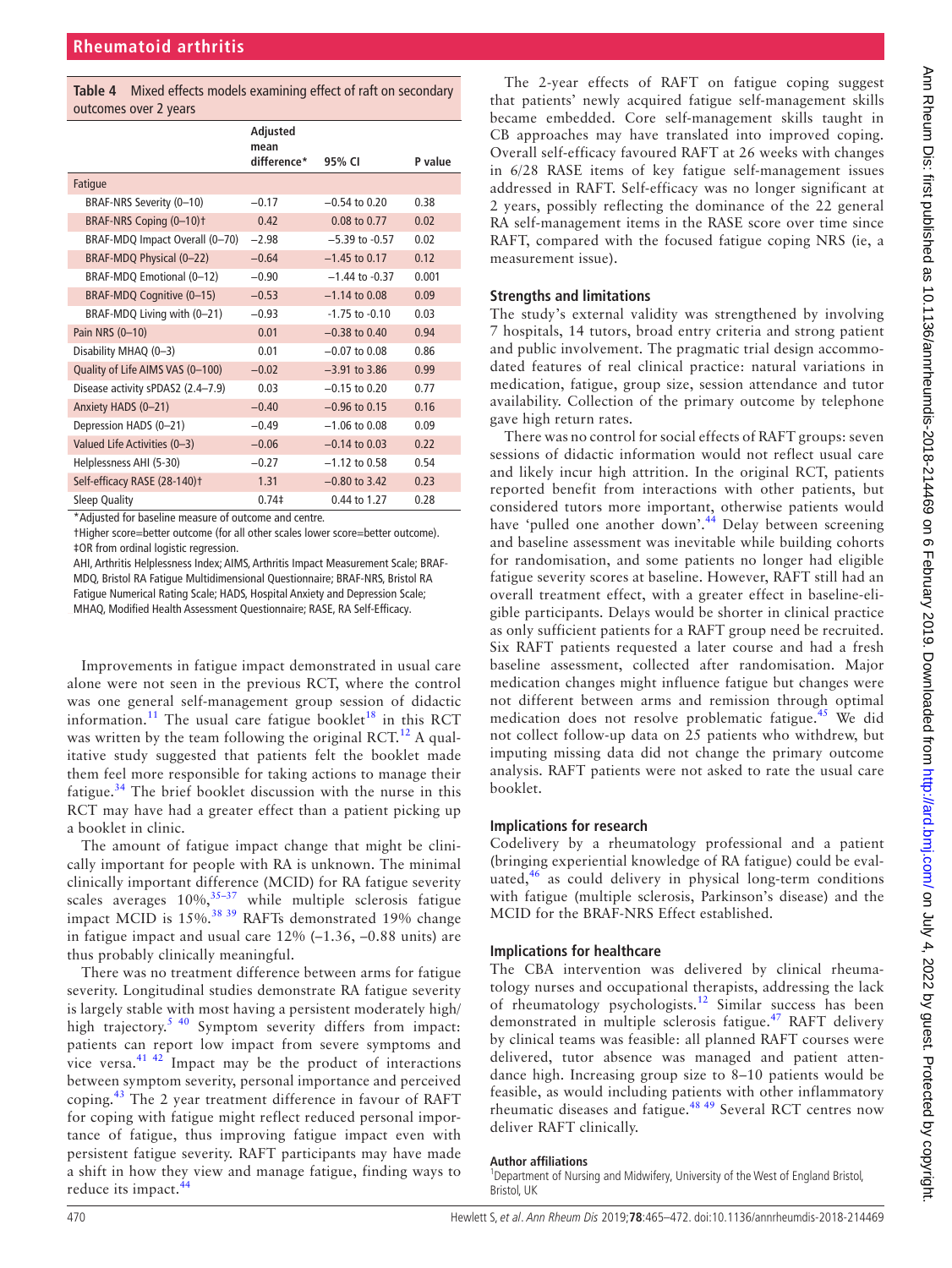<sup>2</sup> Pain Management Centre, Southmead Hospital, Bristol, UK<br><sup>3</sup> Department of Population Hoalth Sciences, University of Br <sup>3</sup>Department of Population Health Sciences, University of Bristol, Bristol, UK <sup>4</sup>Section of Rheumatology, Division of Infection and Immunity, Cardiff University, Cardiff, UK

<sup>5</sup> Centre for Health Sciences Research, School of Health Sciences, University of Salford, Salford, UK <sup>6</sup>

<sup>6</sup>Department of Translational Health Sciences, Academic Rheumatology, University of Bristol, Bristol, UK

<sup>7</sup>Patient Research Partner, Academic Rheumatology, Bristol Royal Infirmary, Bristol, UK

<sup>8</sup> Bristol Randomised Trials Collaboration, Bristol Trials Centre, University of Bristol, Bristol, UK

<sup>9</sup>Department of Health and Social Sciences, University of the West of England Bristol, Bristol, UK

**Acknowledgements** We would like to thank the 14 RAFT tutors, the research nurses in the 7 participating hospitals and the patients for their participation. This study was designed and delivered in collaboration with the Bristol Randomised Trials Collaboration (BRTC), a UKCRC Registered Clinical Trials Unit which, as part of the Bristol Trials Centre, is in receipt of National Institute for Health Research CTU support funding.

**Collaborators** The RAFT study group: In addition to the listed authors, this comprises P Creamer and R Hughes (local PIs throughout), B Knops and R Cheston (intervention training and monitoring). The authors would like thank the following for their collaboration: S Green, S Webber, P Thompson, N Viner, K Mackay (local PIs); F Robinson (patient research partner) and D Carmichael (database and randomisation services, Bristol Randomised Trial Collaboration).

**Contributors** SH is the chief investigator responsible for the trial, led the study team, supervised the conduct of the trial, analysis and reporting and drafted the manuscript. SH, NA and JP jointly conceived the original idea and led on the trial design and protocol. PSB, WH, EHC, JRK and ED contributed to trial design. NA, SH, ED, BK and AH developed the RAFT intervention materials and delivered the tutor training and RC monitored programme delivery (quality assurance). PSB, WH, JT, BK, NT and JP led on the statistical design and analysis, including health economics. ZP, CA and CR, along with all other authors, contributed to methods of data collection, patient materials and data management. ZP managed the trial with CA, including research governance, data collection, data entry and validation. DC was responsible for randomisation. JRK, PC, EHC, NV, KM, SG, SW, PT and RH led recruitment at the 7 centres. All authors reviewed, discussed and helped interpret the findings, commented on and approved the final version of the manuscript.

**Funding** This research was funded by a National Institutes for Health Research Health Technology Award: 11/112/01.

**Disclaimer** The views expressed in this paper are those of the authors and not necessarily those of the NHS, the National Institute for Health Research or the Department of Health.

**Competing interests** None declared.

**Patient consent for publication** Not required.

**Provenance and peer review** Not commissioned; externally peer reviewed.

**Data sharing statement** Results from the health economics and qualitative evaluations will be published as two further papers.

**Open access** This is an open access article distributed in accordance with the Creative Commons Attribution 4.0 Unported (CC BY 4.0) license, which permits others to copy, redistribute, remix, transform and build upon this work for any purpose, provided the original work is properly cited, a link to the licence is given, and indication of whether changes were made. See: [https://creativecommons.org/](https://creativecommons.org/licenses/by/4.0/) [licenses/by/4.0/.](https://creativecommons.org/licenses/by/4.0/)

#### **References**

- <span id="page-6-1"></span>1 Walter MJM, Kuijper TM, Hazes JMW, et al. Fatigue in early, intensively treated and tight-controlled rheumatoid arthritis patients is frequent and persistent: a prospective study. [Rheumatol Int](http://dx.doi.org/10.1007/s00296-018-4102-5) 2018;38:1643–50.
- <span id="page-6-2"></span>2 Hewlett S, Cockshott Z, Byron M, et al. Patients' perceptions of fatique in rheumatoid arthritis: overwhelming, uncontrollable, ignored. [Arthritis Rheum](http://dx.doi.org/10.1002/art.21450) 2005;53:697–702.
- 3 Repping Wuts H, Uitterhoeve R, van Riel P, et al. Fatigue as experienced by patients with rheumatoid arthritis. Int J Nurs Stud 2008;45:995–1002.
- <span id="page-6-3"></span>4 Druce KL, Jones GT, Macfarlane GJ, et al. The longitudinal course of fatigue in rheumatoid arthritis: results from the norfolk arthritis register. [J Rheumatol](http://dx.doi.org/10.3899/jrheum.141498) 2015;42:2059–65.
- <span id="page-6-27"></span>5 Repping-Wuts H, Hewlett S, van Riel P, et al. Fatigue in patients with rheumatoid arthritis: British and Dutch nurses' knowledge, attitudes and management. J Adv [Nursing](http://dx.doi.org/10.1111/j.1365-2648.2008.04904.x) 2009;65:901–11.
- <span id="page-6-4"></span>6 Nikolaus S, Bode C, Taal E, et al. Fatigue and factors related to fatigue in rheumatoid arthritis: a systematic review. [Arthritis Care Res](http://dx.doi.org/10.1002/acr.21949) 2013;65:1128–46.
- <span id="page-6-5"></span>7 Hewlett S, Chalder T, Choy E, et al. Fatigue in rheumatoid arthritis: time for a conceptual model. [Rheumatology](http://dx.doi.org/10.1093/rheumatology/keq282) 2011;50:1004–6.
- <span id="page-6-6"></span>8 Almeida C, Choy EHS, Hewlett S, 2016. Biologic interventions for fatigue in rheumatoid arthritis (systematic review). Cochrane systematic reviews. Available: <https://www.cochranelibrary.com/cdsr/> [Accessed 5 Sep 2018].
- 9 Cramp F, Hewlett S, Almeida C, et al. Non-pharmacological interventions for fatigue in rheumatoid arthritis. [Cochrane Database of Systematic Reviews](http://dx.doi.org/10.1002/14651858.CD008322.pub2) 2013;44:CD008322.

**Rheumatoid arthritis**

- <span id="page-6-7"></span>10 Evers AWM, Kraaimaat FW, van Riel PLCM, et al. Tailored cognitive-behavioral therapy in early rheumatoid arthritis for patients at risk: a randomized controlled trial. [Pain](http://dx.doi.org/10.1016/S0304-3959(02)00274-9) 2002;100:141–53.
- <span id="page-6-8"></span>11 Hewlett S, Ambler N, Almeida C, et al. Self-management of fatigue in rheumatoid arthritis: a randomised controlled trial of group cognitive-behavioural therapy. [Ann](http://dx.doi.org/10.1136/ard.2010.144691)  [Rheum Dis](http://dx.doi.org/10.1136/ard.2010.144691) 2011;70:1060–7.
- <span id="page-6-9"></span>12 Dures E, Almeida C, Caesley J, et al. A survey of psychological support provision for people with inflammatory arthritis in secondary care in England. [Musculoskelet Care](http://dx.doi.org/10.1002/msc.1071) 2014;12:173–81.
- <span id="page-6-10"></span>13 Hewlett S, Ambler N, Almeida C, et al. Protocol for a randomised controlled trial for reducing arthritis fatigue by clinical teams (raft) using cognitive-behavioural approaches. **[BMJ Open](http://dx.doi.org/10.1136/bmjopen-2015-009061) 2015**;5:e009061.
- <span id="page-6-11"></span>14 Arnett FC, Edworthy SM, Bloch DA, et al. The American rheumatism association 1987 revised criteria for the classification of rheumatoid arthritis. [Arthritis Rheum](http://dx.doi.org/10.1002/art.1780310302) 1988;31:315–24.
- <span id="page-6-12"></span>15 Nicklin J, Cramp F, Kirwan J, et al. Measuring fatigue in rheumatoid arthritis: a crosssectional study to evaluate the Bristol rheumatoid arthritis fatigue multi-dimensional questionnaire, visual analog scales, and numerical rating scales. [Arthritis Care Res](http://dx.doi.org/10.1002/acr.20282) 2010;62:1559–68.
- <span id="page-6-13"></span>16 Sage N, Sowden M, Chorlton E. Guided discovery: using the Socratic method. In: Sage N, Sowden M, Chorlton E, eds. Cognitive Behaviour Therapy for Chronic Illness and Palliative Care. Chichester: Wiley, 2008: 66–77.
- 17 Bandura A. Self-efficacy: toward a unifying theory of behavioral change. [Psychol Rev](http://dx.doi.org/10.1037/0033-295X.84.2.191) 1977;84:191–215.
- <span id="page-6-14"></span>18 Hewlett S, Ambler N, Dures E, 2011. Arthritis Research UK. self-help and daily living: fatigue and arthritis. Available: [www.arthritisresearchuk.org/~/media/Files/Arthritis](www.arthritisresearchuk.org/~/media/Files/Arthritis-information/Living-with-arthritis/2269-Fatigue-and-Arthritis-inc-excercise-book.ashx)[information/Living-with-arthritis/2269-Fatigue-and-Arthritis-inc-excercise-book.ashx](www.arthritisresearchuk.org/~/media/Files/Arthritis-information/Living-with-arthritis/2269-Fatigue-and-Arthritis-inc-excercise-book.ashx) [Accessed 11 May 2018].
- <span id="page-6-15"></span>19 Pincus T, Summey JA, Soraci SA, et al. Assessment of patient satisfaction in activities of daily living using a modified Stanford health assessment Questionnaire. [Arthritis](http://dx.doi.org/10.1002/art.1780261107)  [Rheum](http://dx.doi.org/10.1002/art.1780261107) 1983;26:1346–53.
- <span id="page-6-16"></span>20 Buysse DJ, Reynolds CF, Monk TH, et al. The Pittsburgh sleep quality index. Psychiatry Res 1989;28:193–213.
- <span id="page-6-17"></span>21 van der Heijde DM, van 't Hof M, van Riel PL, et al. Development of a disease activity score based on judgement in clinical practice by rheumatologists. J Rheumatol 1993;20:579–81.
- <span id="page-6-18"></span>22 Choy EH, Khoshaba B, Cooper D, et al. Development and validation of a patient-based disease activity score in rheumatoid arthritis that can be used in clinical trials and routine practice. [Arthritis Rheum](http://dx.doi.org/10.1002/art.23342) 2008;59:192–9.
- 23 Choy E, Leung AMH. THU0083 Simplified Patient-Derived Disease Activity Score (SPDAS2): A Simplified Version without Early Morning Stiffness. [Ann Rheum Dis](http://dx.doi.org/10.1136/annrheumdis-2016-eular.1443) 2016;75(Suppl 2):209.1–209.
- <span id="page-6-19"></span>24 Zigmond AS, Snaith RP. The hospital anxiety and depression scale. Acta Psychiatr [Scand](http://dx.doi.org/10.1111/j.1600-0447.1983.tb09716.x) 1983;67:361–70.
- <span id="page-6-20"></span>25 Meenan RF, Gertman PM, Mason JH. Measuring health status in arthritis: the arthritis impact measurement scales. Arthritis Rheum 1980;23:2:146–52.
- <span id="page-6-21"></span>26 Katz PP, Morris A, Yelin EH. Prevalence and predictors of disability in valued life activities among individuals with rheumatoid arthritis. [Ann Rheum Dis](http://dx.doi.org/10.1136/ard.2005.044677) 2006;65:763–9.
- <span id="page-6-22"></span>27 Hewlett Set al. Development and validation of a self-efficacy scale for use in British patients with rheumatoid arthritis (RASE). [Rheumatology](http://dx.doi.org/10.1093/rheumatology/40.11.1221) 2001;40:1221-30.
- 28 Stein MJ, Wallston KA, Nicassio PM. Factor structure of arthritis helplessness index. J Rheumatol 1988;15:427–32.
- <span id="page-6-23"></span>29 Lamb SE, Hansen Z, Lall R, et al. Group cognitive behavioural treatment for low-back pain in primary care: a randomised controlled trial and cost-effectiveness analysis. [Lancet](http://dx.doi.org/10.1016/S0140-6736(09)62164-4) 2010;375:916–23.
- <span id="page-6-24"></span>30 CONSORT, 2018. (consolidating standards of reporting trials) statement, checklist and flowchart. Available: <www.consort-statement.org> [Accessed 10 Apr 2018].
- <span id="page-6-25"></span>31 Connell AM. Employing complier average causal effect analytic methods to examine effects of randomized encouragement trials. [Am J Drug Alcohol Abuse](http://dx.doi.org/10.1080/00952990903005882) 2009;35:253–9.
- <span id="page-6-0"></span>32 Hewlett S, Ambler N, Almeida C. Reducing arthritis fatigue – clinical teams (raft) using cognitive behavioural approaches: an RCT. Ann Rheum Dis 2017;76110.
- 33 Hewlett S, Ambler N, Almeida C. Reducing arthritis fatigue clinical teams (raft) using cognitive behavioural approaches: an RCT. Rheumatology 2018;57:key075.180.
- <span id="page-6-26"></span>34 Hart RI, Ng W-F, Newton JL, et al. What impact does written information about fatigue have on patients with autoimmune rheumatic diseases? Findings from a qualitative study. [Musculoskelet Care](http://dx.doi.org/10.1002/msc.1164) 2017;15:230-7.